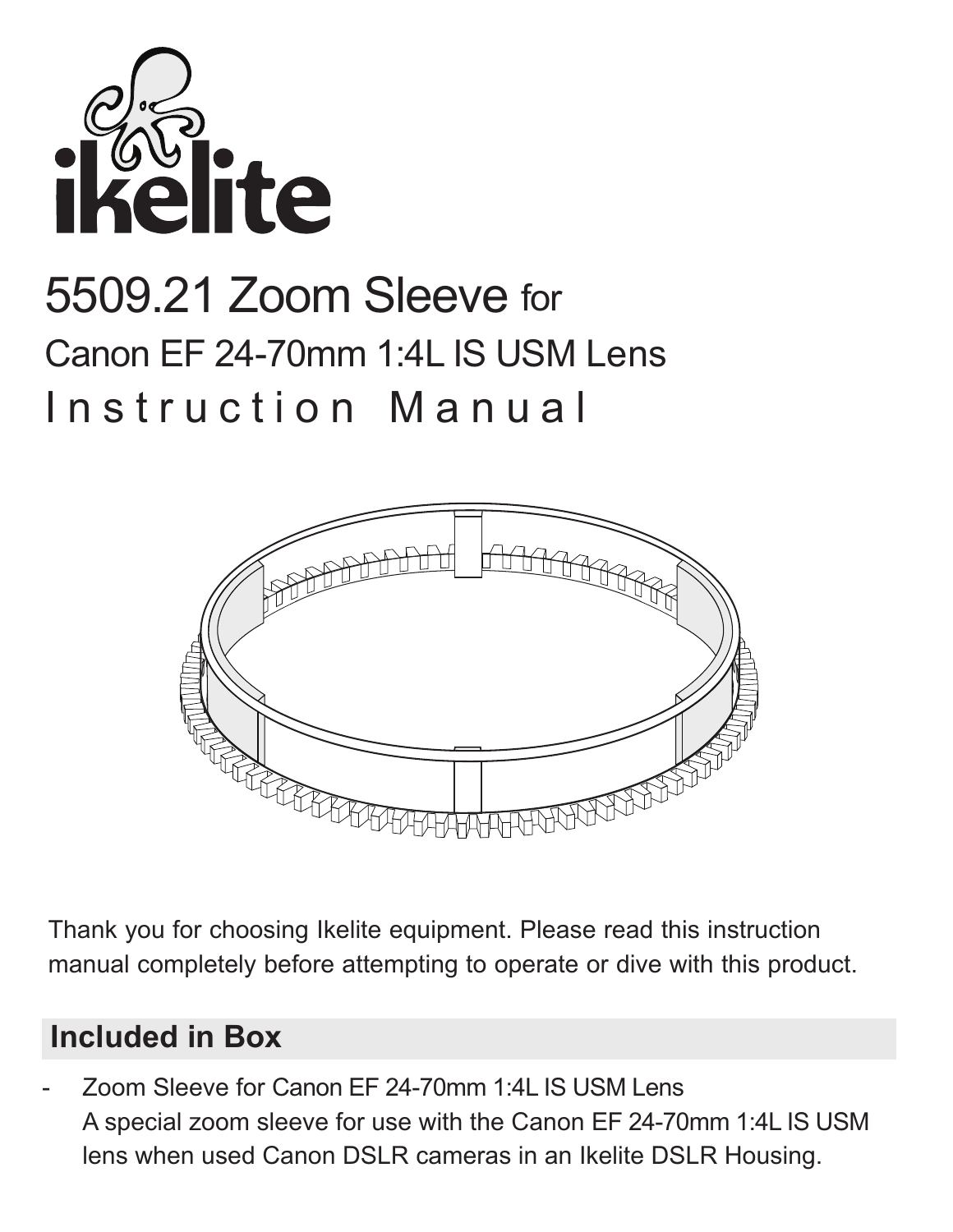## **Installing the Zoom Sleeve**

- 1. Install camera body into the housing without the Canon 24-70mm lens.
- 2. Slide the Zoom Sleeve onto the lens as shown in **Diagram A**.



**Diagram A**

3. Slide the Zoom Sleeve forward onto the lens zoom ring, **Diagram B**.



**Diagram B**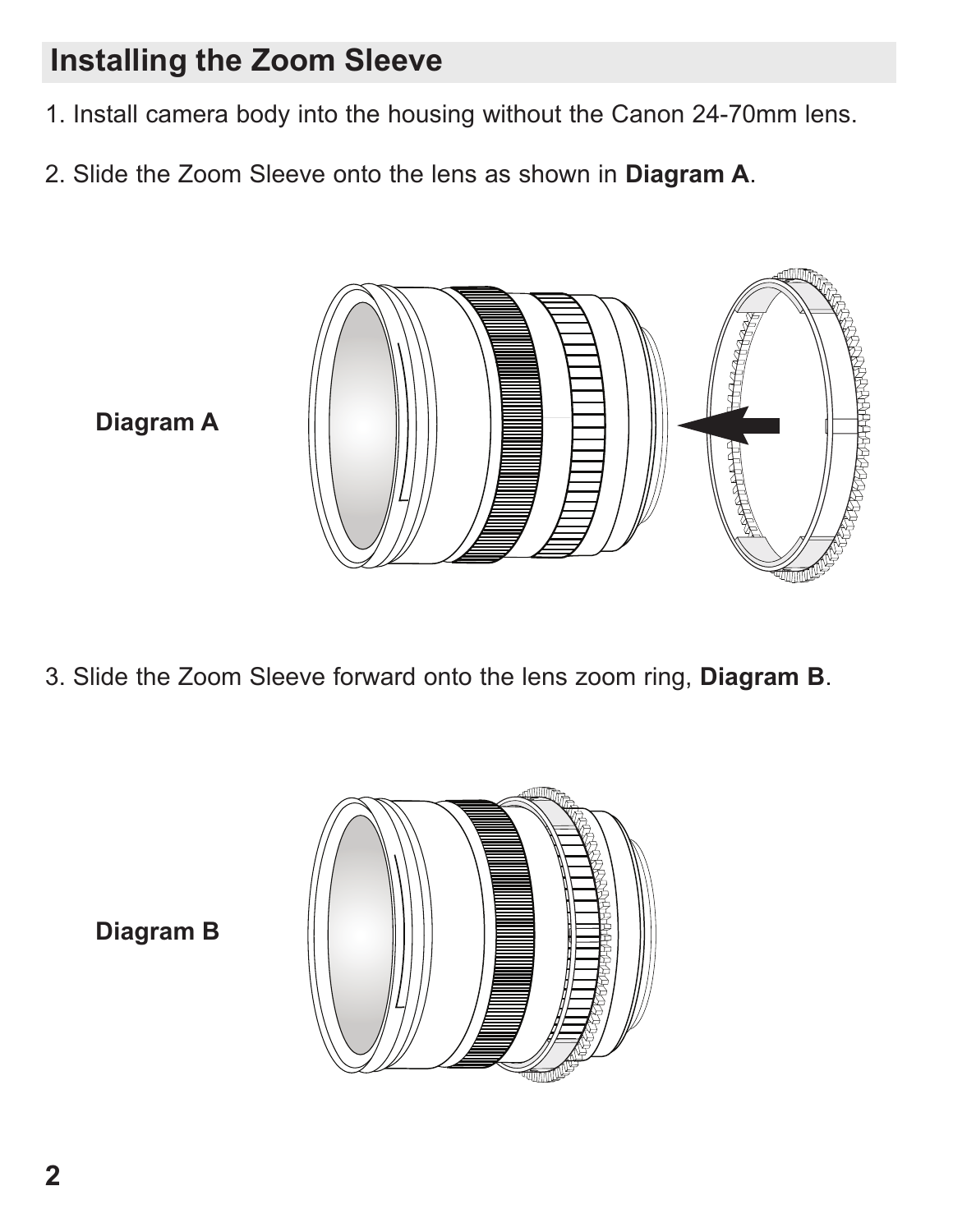#### **Installing the Zoom Sleeve - continued**

- 4. Insert camera lens through front port opening and align with lens mounting indicator on the camera body, **Diagram C**. Rotate lens clockwise until lens locks into place.
- 5. Align and mesh Zoom Sleeve Teeth with small Black Housing Gear.
- 6. Housing port can now be installed and secured (see housing instruction manual).